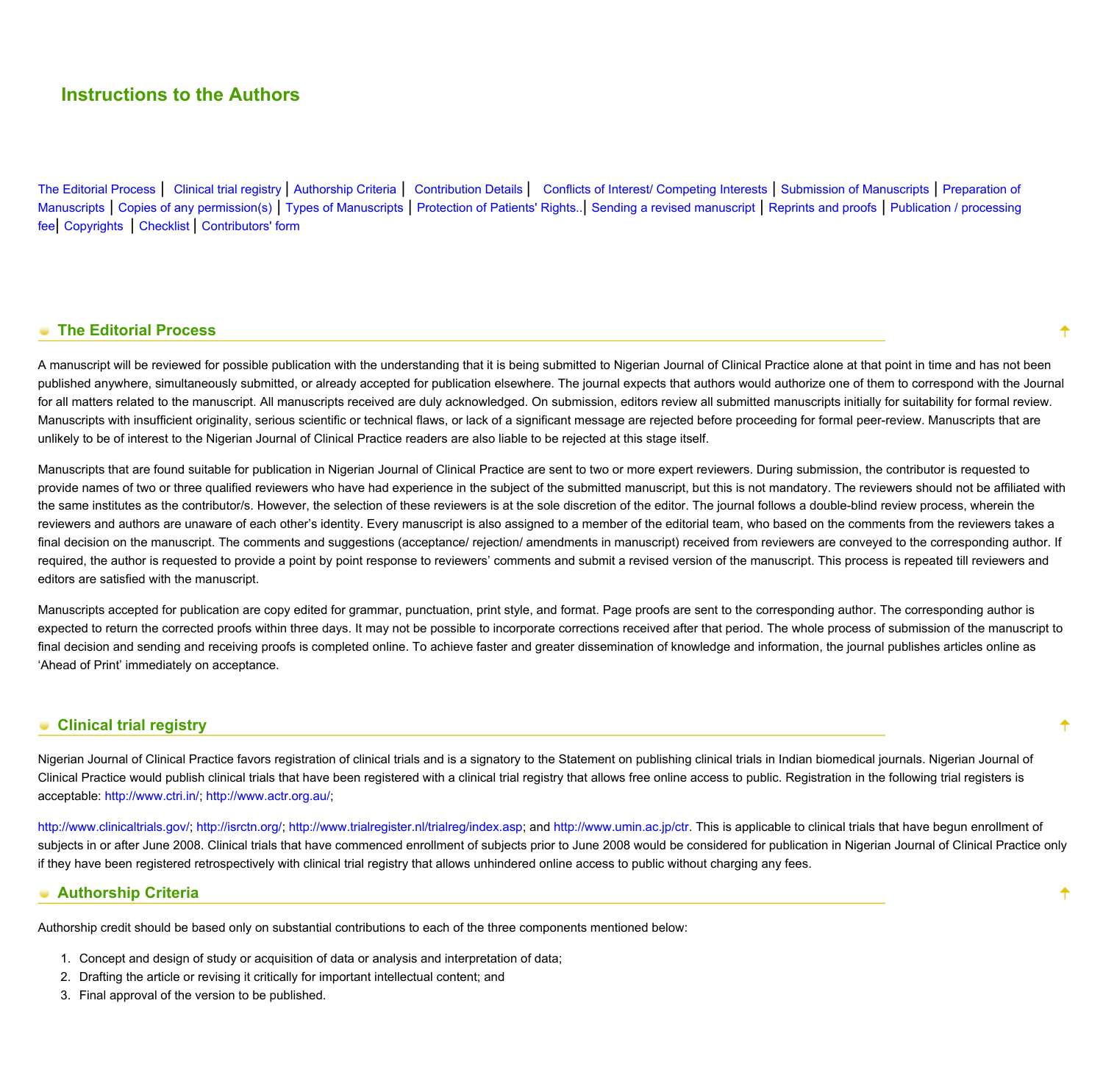Participation solely in the acquisition of funding or the collection of data does not justify authorship. General supervision of the research group is not sufficient for authorship. Each contributor should have participated sufficiently in the work to take public responsibility for appropriate portions of the content of the manuscript. The order of naming the contributors should be based on the relative contribution of the contributor towards the study and writing the manuscript. Once submitted the order cannot be changed without written consent of all the contributors. The journal prescribes a maximum number of authors for manuscripts depending upon the type of manuscript, its scope and number of institutions involved (vide infra). The **authors should provide a justification, if the number of authors exceeds these limits.**

↑

↟

## <span id="page-1-0"></span> **Contribution Details**

Contributors should provide a description of contributions made by each of them towards the manuscript. Description should be divided in following categories, as applicable: concept, design, definition of intellectual content, literature search, clinical studies, experimental studies, data acquisition, data analysis, statistical analysis, manuscript preparation, manuscript editing and manuscript review. One or more author should take responsibility for the integrity of the work as a whole from inception to published article and should be designated as **'guarantor'.**

## <span id="page-1-1"></span> **Conflicts of Interest/ Competing Interests**

All authors of must disclose any and all conflicts of interest they may have with publication of the manuscript or an institution or product that is mentioned in the manuscript and/or is important to the outcome of the study presented. Authors should also disclose conflict of interest with products that compete with those mentioned in their manuscript.

## <span id="page-1-2"></span> **Submission of Manuscripts**

All manuscripts must be submitted on-line through the website [https://www.journalonweb.com/njcp.](https://www.journalonweb.com/njcp) First time users will have to register at this site. Registration is free but mandatory. Registered authors can keep track of their articles after logging into the site using their user name and password. Authors do not have to pay for submission, processing or publication of **articles.**

The submitted manuscripts that are not as per the "Instructions to Authors" would be returned to the authors for technical correction, before they undergo editorial/ peer-review. Generally, **the manuscript should be submitted in the form of two separate files:**

**[1] Title Page/First Page File/covering letter:**

**This file should provide**

- a. The type of manuscript (original article, case report, review article, Ethics Forum, Education Forum, Letter to editor, Images, etc.) title of the manuscript, running title, names of all authors/ contributors (with their highest academic degrees, designation and affiliations) and name(s) of department(s) and/ or institution(s) to which the work should be credited, . All **information which can reveal your identity should be here. Use text/rtf/doc files. Do not zip the files.**
- b. The total number of pages, total number of photographs and word counts separately for abstract and for the text (excluding the references, tables and abstract), word counts for **introduction + discussion in case of an original article;**
- **c. Source(s) of support in the form of grants, equipment, drugs, or all of these;**
- d. Acknowledgement, if any. One or more statements should specify 1) contributions that need acknowledging but do not justify authorship, such as general support by a departmental chair; 2) acknowledgments of technical help; and 3) acknowledgments of financial and material support, which should specify the nature of the support. This should be included in **the title page of the manuscript and not in the main article file.**
- e. If the manuscript was presented as part at a meeting, the organization, place, and exact date on which it was read. A full statement to the editor about all submissions and previous reports that might be regarded as redundant publication of the same or very similar work. Any such work should be referred to specifically, and referenced in the new paper. Copies of such material should be included with the submitted paper, to help the editor decide how to handle the matter.
- f. Registration number in case of a clinical trial and where it is registered (name of the registry and its URL)
- g. Conflicts of Interest of each author/contributor. A statement of financial or other relationships that might lead to a conflict of interest, if that information is not included in the **manuscript itself or in an authors' form**
- **h. Criteria for inclusion in the authors'/ contributors' list**
- i. A statement that the manuscript has been read and approved by all the authors, that the requirements for authorship as stated earlier in this document have been met, and that each author believes that the manuscript represents honest work, if that information is not provided in another form (see below); and
- j. The name, address, e-mail, and telephone number of the corresponding author, who is responsible for communicating with the other authors about revisions and final approval of **the proofs, if that information is not included on the manuscript itself.**

[2] Blinded Article file: The manuscript must not contain any mention of the authors' names or initials or the institution at which the study was done or acknowledgements. Page headers/running title can include the title but not the authors' names. Manuscripts not in compliance with The Journal's blinding policy will be returned to the corresponding author. The main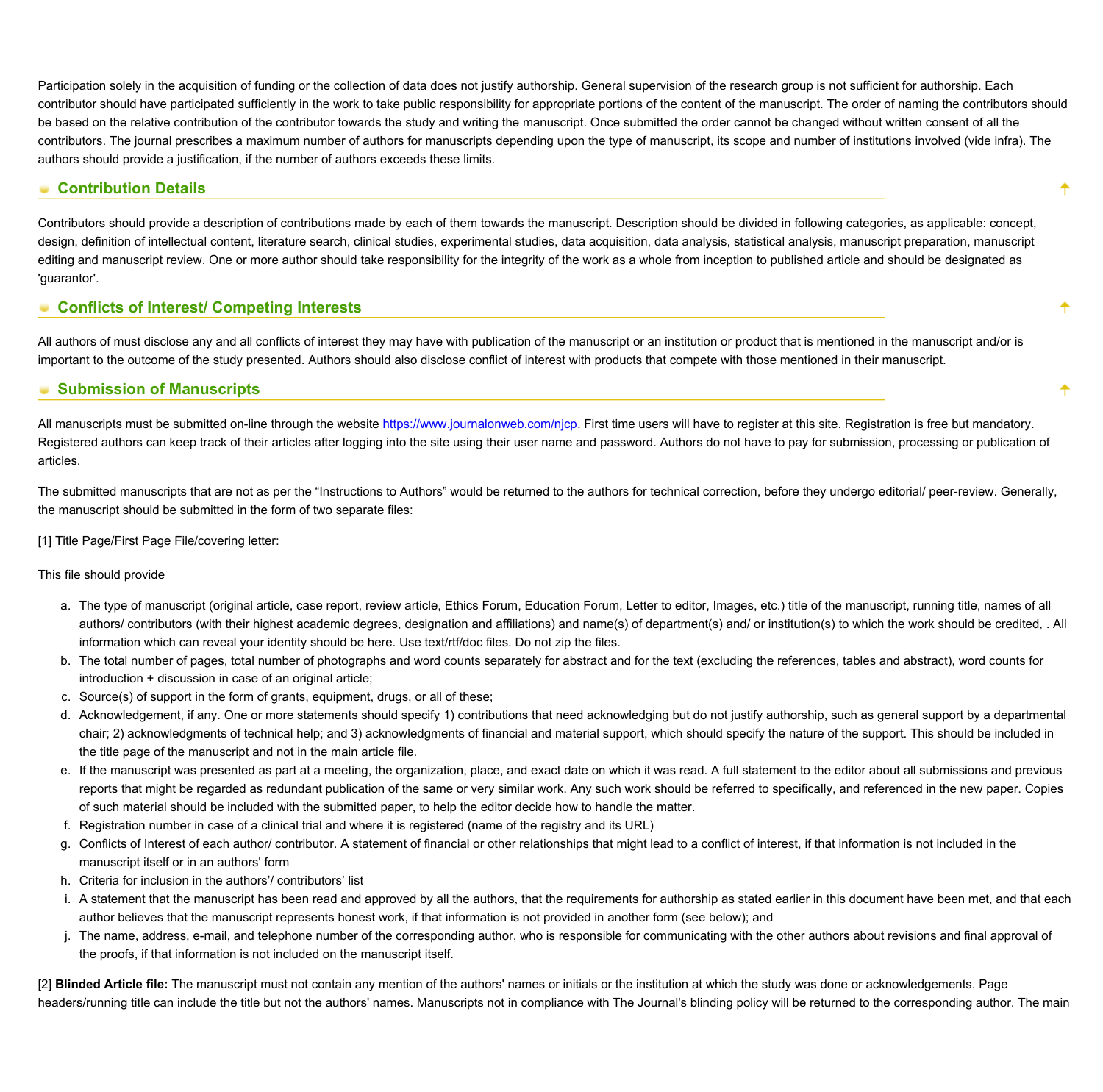text of the article, beginning from Abstract till References (including tables) should be in this file. Use rtf/doc files. Do not zip the files. Limit the file size to 1024 kb. Do not incorporate images in the file. The pages should be numbered consecutively, beginning with the first page of the blinded article file.

[3] Images: Submit good quality color images. Each image should be less than 4 MB in size. Size of the image can be reduced by decreasing the actual height and width of the images (keep up to 1800 x 1200 pixels or 5-6 inches). Images can be submitted as jpeg files. Do not zip the files. Legends for the figures/images should be included at the end of the article file.

[4] The contributors' / copyright transfer form (template provided below) has to be submitted in original with the signatures of all the contributors within two weeks of submission via courier, fax or email (copyright AT medknow DOT com) as a scanned image. High resolution images (up to 5 MB each) can be sent by email on images AT medknow DOT com).

The hard copies of the Contributors' form / copyright transfer form may be sent to the following addresses or submitted online from the authors' area on [www.journalonweb.com/njcp](https://www.journalonweb.com/njcp)

**Professor Titus Osita Chukwuanukwu**

**Nigeria Journal of Clinical Practice**

**Department of Surgery, Nnamdi Azikiwe University, Teaching Hospital, Nnewi, Nigeria.**

**Contact number +234 803 899 3305**

#### **Email: Titus Chukwuanukwu [\[email protected\]](http://www.njcponline.com/cdn-cgi/l/email-protection#781c0a0c1b100d13381f15191114561b1715)**

## <span id="page-2-0"></span> **Preparation of Manuscripts**

Manuscripts must be prepared in accordance with "Uniform requirements for Manuscripts submitted to Biomedical Journals" developed by the International Committee of Medical Journal Editors (October 2006). The uniform requirements and specific requirement of Nigerian Journal of Clinical Practice are summarized below. Before submitting a manuscript, contributors are **requested to check for the latest instructions available.**

**Nigerian Journal of Clinical Practice accepts manuscripts written in American English.**

## <span id="page-2-1"></span> **Copies of any permission(s)**

It is the responsibility of authors/ contributors to obtain permissions for reproducing any copyrighted material. A copy of the permission obtained must accompany the manuscript. Copies of any and all published articles or other manuscripts in preparation or submitted elsewhere that are related to the manuscript must also accompany the manuscript.

## <span id="page-2-2"></span> **Types of Manuscripts**

#### **Original articles:**

These include randomized controlled trials, intervention studies, studies of screening and diagnostic test, outcome studies, cost effectiveness analyses, case-control series, and surveys with high response rate. The text of original articles amounting to up to 3000 words (excluding Abstract, references and Tables) should be divided into sections with the headings Abstract, **Key-words, Introduction, Material and Methods, Results, Discussion, References, Tables and Figure legends.**

#### **Introduction:**

**State the purpose and summarize the rationale for the study or observation.**

#### **Materials and Methods:**

**It should include and describe the following aspects:**

#### **Ethics:**

When reporting studies on human beings, indicate whether the procedures followed were in accordance with the ethical standards of the responsible committee on human experimentation (institutional or regional) and with the Helsinki Declaration of 1975, as revised in 2000 (available at http://www.wma.net/e/policy/17-c e.html). For prospective studies involving human participants, authors are expected to mention about approval of (regional/ national/ institutional or independent Ethics Committee or Review Board, obtaining informed consent from adult research participants and obtaining assent for children aged over 7 years participating in the trial. The age beyond which assent would be required could vary as per regional and/ or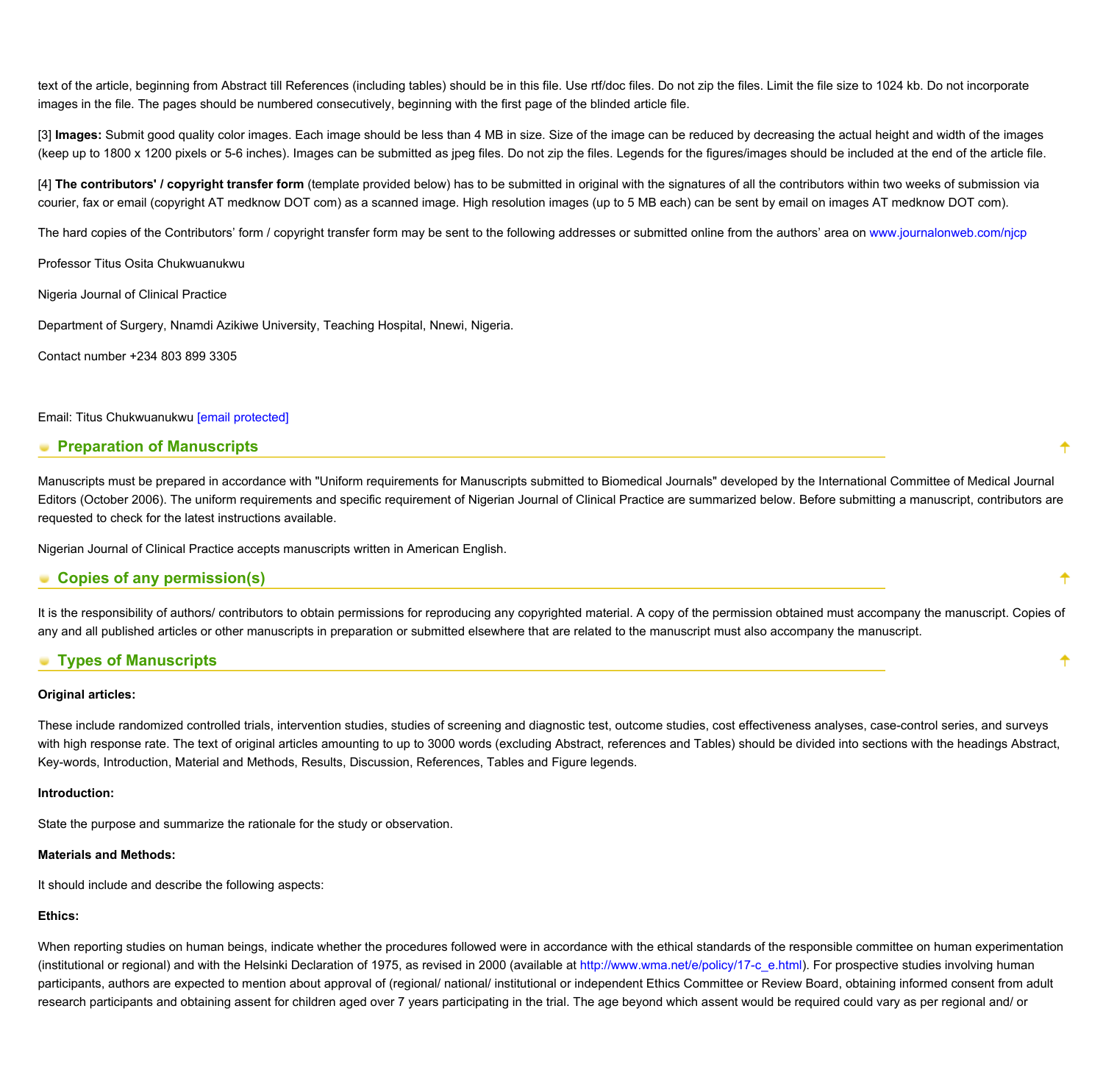national guidelines. Ensure confidentiality of subjects by desisting from mentioning participants' names, initials or hospital numbers, especially in illustrative material. When reporting experiments on animals, indicate whether the institution's or a national research council's guide for, or any national law on the care and use of laboratory animals was followed.

Evidence for approval by a local Ethics Committee (for both human as well as animal studies) must be supplied by the authors on demand. Animal experimental procedures should be as humane as possible and the details of anesthetics and analgesics used should be clearly stated. The ethical standards of experiments must be in accordance with the quidelines provided by the CPCSEA and World Medical Association Declaration of Helsinki on Ethical Principles for Medical Research Involving Humans for studies involving experimental animals and human beings, respectively). The journal will not consider any paper which is ethically unacceptable. A statement on ethics committee permission and ethical practices must be included in all **research articles under the 'Materials and Methods' section.**

### **Study design:**

Selection and Description of Participants: Describe your selection of the observational or experimental participants (patients or laboratory animals, including controls) clearly, including eligibility and exclusion criteria and a description of the source population. Technical information: Identify the methods, apparatus (give the manufacturer's name and address in parentheses), and procedures in sufficient detail to allow other workers to reproduce the results. Give references to established methods, including statistical methods (see below); provide references and brief descriptions for methods that have been published but are not well known; describe new or substantially modified methods, give reasons for using them, and evaluate their limitations. Identify precisely all drugs and chemicals used, including generic name(s), dose(s), and route(s) of administration.

Reports of randomized clinical trials should present information on all major study elements, including the protocol, assignment of interventions (methods of randomization, concealment of allocation to treatment groups), and the method of masking (blinding), based on the CONSORT Statement ([http://www.consort-statement.org\)](http://www.consort-statement.org).

### **Reporting Guidelines for Specific Study Designs**

| <b>Initiative</b> | <b>Type of Study</b>                                         | <b>Source</b>                                                    |
|-------------------|--------------------------------------------------------------|------------------------------------------------------------------|
| <b>CONSORT</b>    | Randomized controlled trials                                 | http://www.consort-statement.org                                 |
| <b>STARD</b>      | Studies of diagnostic accuracy                               | http://www.consort-statement.org/stardstatement.htm              |
| <b>QUOROM</b>     | Systematic reviews and<br>meta-analyses                      | http://www.consort-<br>statement.org/Initiatives/MOOSE/moose.pdf |
| <b>STROBE</b>     | Observational studies in<br>epidemiology                     | http://www.strobe-statement.org                                  |
| <b>MOOSE</b>      | Meta-analyses of<br>observational studies in<br>epidemiology | http://www.consort-<br>statement.org/Initiatives/MOOSE/moose.pdf |

Statistics: Whenever possible quantify findings and present them with appropriate indicators of measurement error or uncertainty (such as confidence intervals). Authors should report losses to observation (such as, dropouts from a clinical trial). When data are summarized in the Results section, specify the statistical methods used to analyze them. Avoid non-technical uses of technical terms in statistics, such as 'random' (which implies a randomizing device), 'normal', 'significant', 'correlations', and 'sample'. Define statistical terms, abbreviations, and most symbols. Specify the computer software used. Use upper italics (P 0.048). For all P values include the exact value and not less than 0.05 or 0.001. Mean differences in continuous variables, proportions in categorical variables and relative risks including odds ratios and hazard ratios should be accompanied by their confidence intervals.

Results: Present your results in a logical sequence in the text, tables, and illustrations, giving the main or most important findings first. Do not repeat in the text all the data in the tables or illustrations; emphasize or summarize only important observations. Extra- or supplementary materials and technical detail can be placed in an appendix where it will be accessible but will not interrupt the flow of the text; alternatively, it can be published only in the electronic version of the journal.

When data are summarized in the Results section, give numeric results not only as derivatives (for example, percentages) but also as the absolute numbers from which the derivatives were calculated, and specify the statistical methods used to analyze them. Restrict tables and figures to those needed to explain the argument of the paper and to assess its support. Use graphs as an alternative to tables with many entries; do not duplicate data in graphs and tables. Where scientifically appropriate, analyses of the data by variables such as age and sex should be **included.**

Discussion: Include summary of key findings (primary outcome measures, secondary outcome measures, results as they relate to a prior hypothesis); Strengths and limitations of the study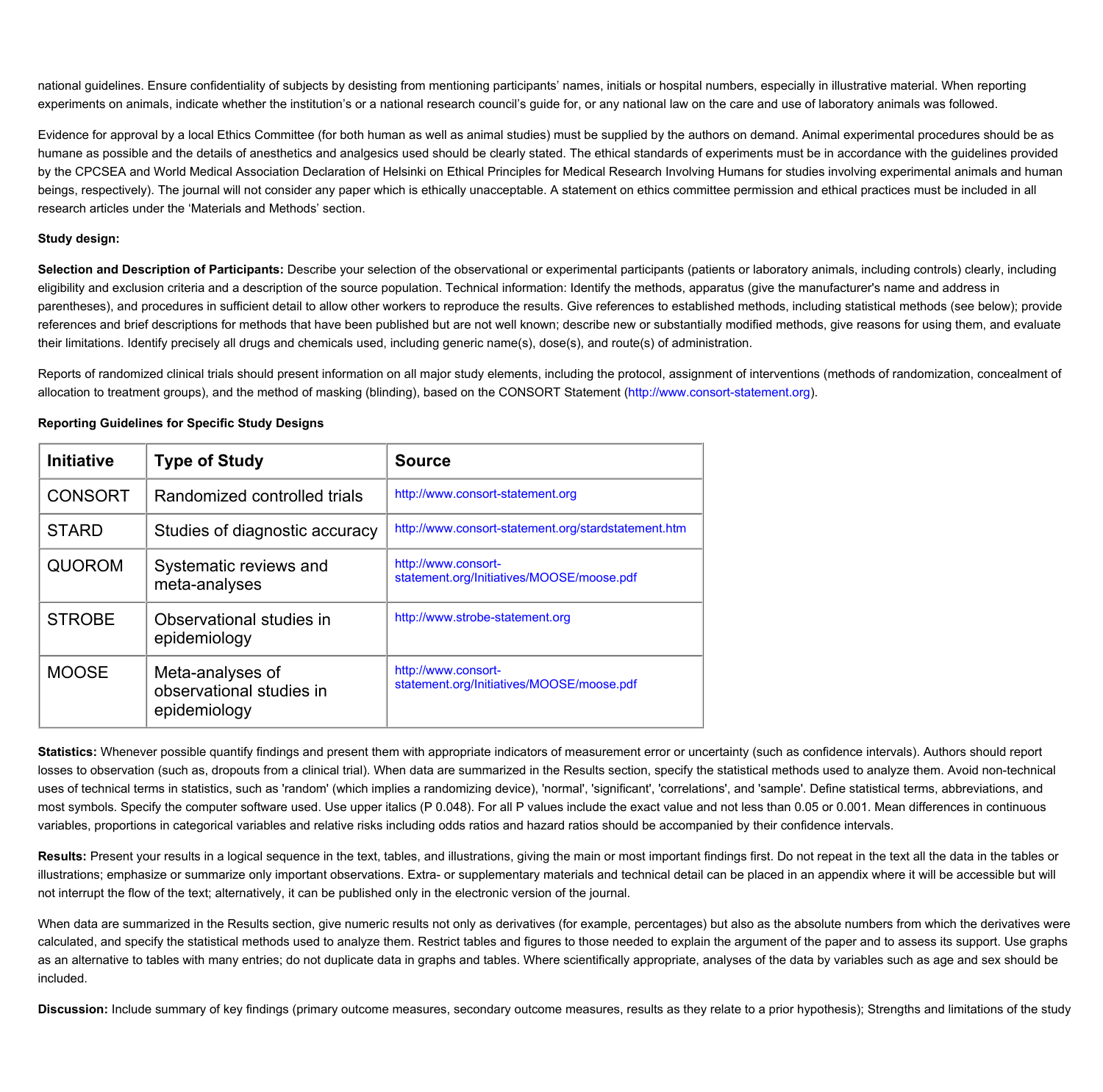(study question, study design, data collection, analysis and interpretation); Interpretation and implications in the context of the totality of evidence (is there a systematic review to refer to, if not, could one be reasonably done here and now?, what this study adds to the available evidence, effects on patient care and health policy, possible mechanisms); Controversies raised by this study; and Future research directions (for this particular research collaboration, underlying mechanisms, clinical research).

Do not repeat in detail data or other material given in the Introduction or the Results section. In particular, contributors should avoid making statements on economic benefits and costs unless their manuscript includes economic data and analyses. Avoid claiming priority and alluding to work that has not been completed. New hypotheses may be stated if needed, however they should be clearly labeled as such. About 30 references can be included. These articles generally should not have more than six authors.

### **Review Articles:**

It is expected that these articles would be written by individuals who have done substantial work on the subject or are considered experts in the field. A short summary of the work done by **the contributor(s) in the field of review should accompany the manuscript.**

The prescribed word count is up to 3000 words excluding tables, references and abstract. The manuscript may have about 90 references. The manuscript should have an unstructured Abstract (250 words) representing an accurate summary of the article. The section titles would depend upon the topic reviewed. Authors submitting review article should include a section describing the methods used for locating, selecting, extracting, and synthesizing data. These methods should also be summarized in the abstract.

The journal expects the contributors to give post-publication updates on the subject of review. The update should be brief, covering the advances in the field after the publication of the article and should be sent as a letter to editor, as and when major development occurs in the field.

#### **Case reports:**

New, interesting and rare cases can be reported. They should be unique, describing a great diagnostic or therapeutic challenge and providing a learning point for the readers. Cases with clinical significance or implications will be given priority. These communications could be of up to 1000 words (excluding Abstract and references) and should have the following headings: **Abstract (unstructured), Key-words, Introduction, Case report, Discussion, Reference, Tables and Legends in that order.**

The manuscript could be of up to 1000 words (excluding references and abstract) and could be supported with up to 10 references. Case Reports could be authored by up to four authors.

#### **Letter to the Editor:**

These should be short and decisive observations. They should preferably be related to articles previously published in the Journal or views expressed in the journal. They should not be preliminary observations that need a later paper for validation. The letter could have up to 500 words and 5 references. It could be generally authored by not more than four authors.

#### *Other:*

**Editorial, Guest Editorial, Commentary and Opinion are solicited by the editorial board.**

#### *References*

References should be numbered consecutively in the order in which they are first mentioned in the text (not in alphabetic order). Identify references in text, tables, and legends by Arabic numerals in superscript with square bracket after the punctuation marks. References cited only in tables or figure legends should be numbered in accordance with the sequence established by the first identification in the text of the particular table or figure. Use the style of the examples below, which are based on the formats used by the NLM in Index Medicus. The titles of journals should be abbreviated according to the style used in Index Medicus. Use complete name of the journal for non-indexed journals. Avoid using abstracts as references. Information from manuscripts submitted but not accepted should be cited in the text as "unpublished observations" with written permission from the source. Avoid citing a "personal communication" unless it provides essential information not available from a public source, in which case the name of the person and date of communication should be cited in parentheses in the text.

The commonly cited types of references are shown here, for other types of references such as newspaper items please refer to ICMJE Guidelines [\(http://www.icmje.org](http://www.icmje.org) or **[http://www.nlm.nih.gov/bsd/uniform\\_requirements.html\)](https://www.nlm.nih.gov/bsd/uniform_requirements.html).**

#### **Articles in Journals**

a. Standard journal article (for up to six authors): Shukla N. Husain N. Agarwal GG. Husain M. Utility of cysticercus fasciolaris antigen in Dot ELISA for the diagnosis of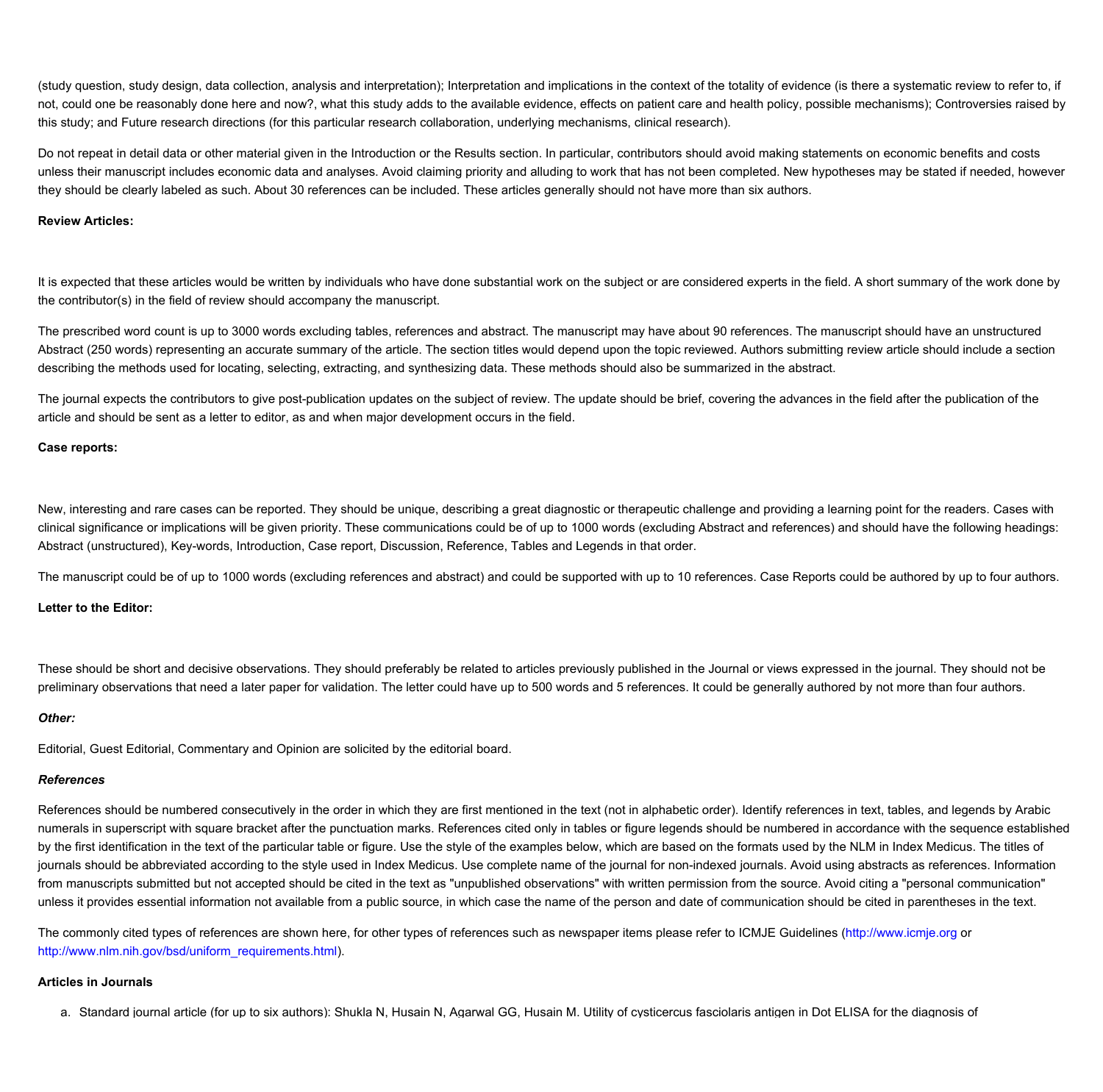**neurocysticercosis. Indian J Med Sci 2008;62:222-7.**

- b. Standard journal article (for more than six authors): List the first six contributors followed by et al.
- c. Nozari Y, Hashemlu A, Hatmi ZN, Sheikhvatan M, Iravani A, Bazdar A, et al. Outcome of coronary artery bypass grafting in patients without major risk factors and patients with at least one major risk factor for coronary artery disease. Indian J Med Sci 2007;61:547-54 Volume with supplement: Shen HM, Zhang QF. Risk assessment of nickel carcinogenicity **and occupational lung cancer. Environ Health Perspect 1994; 102 Suppl 1:275-82.**
- d. Issue with supplement: Payne DK, Sullivan MD, Massie MJ. Women's psychological reactions to breast cancer. Semin Oncol 1996; 23(1, Suppl 2):89-97.

### **Books and Other Monographs**

- a. Personal author(s): Ringsven MK, Bond D. Gerontology and leadership skills for nurses. 2nd ed. Albany (NY): Delmar Publishers; 1996.
- b. Editor(s), compiler(s) as author: Norman IJ, Redfern SJ, editors. Mental health care for elderly people. New York: Churchill Livingstone; 1996.
- c. Chapter in a book: Phillips SJ, Whisnant JP. Hypertension and stroke. In: Laragh JH, Brenner BM, editors. Hypertension: pathophysiology, diagnosis, and management. 2nd ed. **New York: Raven Press; 1995. pp. 465-78.**

### **Electronic Sources as reference**

### **Journal article on the Internet**

Abood S. Quality improvement initiative in nursing homes: the ANA acts in an advisory role. Am J Nurs [serial on the Internet]. 2002 Jun [cited 2002 Aug 12];102(6):[about 3 p.]. Available **from: <http://www.nursingworld.org/AJN/2002/june/Wawatch.htm>**

### **Monograph on the Internet**

Foley KM, Gelband H, editors. Improving palliative care for cancer [monograph on the Internet]. Washington: National Academy Press; 2001 [cited 2002 Jul 9]. Available from: **[http://www.nap.edu/books/0309074029/html/.](http://www.nap.edu/books/0309074029/html/)**

### **Homepage/Web site**

Cancer-Pain.org [homepage on the Internet]. New York: Association of Cancer Online Resources, Inc.; c2000-01 [updated 2002 May 16; cited 2002 Jul 9]. Available from: **<http://www.cancer-pain.org/>.**

### **Part of a homepage/Web site**

American Medical Association [homepage on the Internet]. Chicago: The Association; c1995-2002 [updated 2001 Aug 23; cited 2002 Aug 12]. AMA Office of Group Practice Liaison; [about **2 screens]. Available from: <http://www.ama-assn.org/ama/pub/category/1736.html>**

### **Tables**

- **• Tables should be self-explanatory and should not duplicate textual material.**
- **• Tables with more than 10 columns and 25 rows are not acceptable.**
- Number tables, in Arabic numerals, consecutively in the order of their first citation in the text and supply a brief title for each.
- **• Place explanatory matter in footnotes, not in the heading.**
- **• Explain in footnotes all non-standard abbreviations that are used in each table.**
- Obtain permission for all fully borrowed, adapted, and modified tables and provide a credit line in the footnote.
- **• For footnotes use the following symbols, in this sequence: \*, †, ‡, §, ||,¶ , \*\*, ††, ‡‡**
- Tables with their legends should be provided at the end of the text after the references. The tables along with their number should be cited at the relevant place in the text

#### **Illustrations (Figures)**

- Upload the images in JPEG format. The file size should be within 4 MB in size while uploading.
- Figures should be numbered consecutively according to the order in which they have been first cited in the text.
- Labels, numbers, and symbols should be clear and of uniform size. The lettering for figures should be large enough to be legible after reduction to fit the width of a printed column.
- . Symbols, arrows, or letters used in photomicrographs should contrast with the background and should be marked neatly with transfer type or by tissue overlay and not by pen.
- **• Titles and detailed explanations belong in the legends for illustrations not on the illustrations themselves.**
- When graphs, scatter-grams or histograms are submitted the numerical data on which they are based should also be supplied.
- **• The photographs and figures should be trimmed to remove all the unwanted areas.**
- If photographs of individuals are used, their pictures must be accompanied by written permission to use the photograph.
- If a figure has been published elsewhere, acknowledge the original source and submit written permission from the copyright holder to reproduce the material. A credit line should **appear in the legend for such figures.**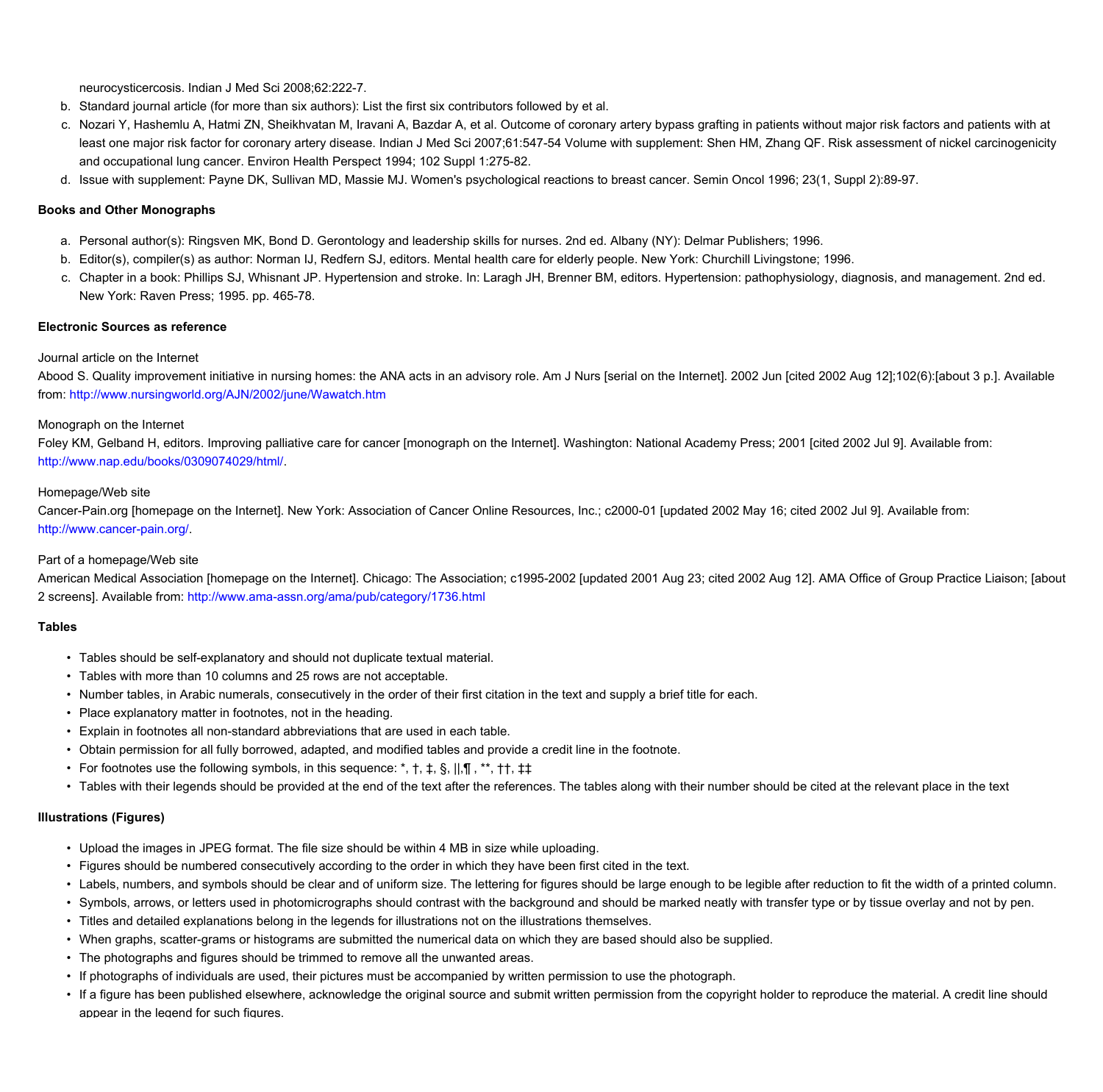- Legends for illustrations: Type or print out legends (maximum 40 words, excluding the credit line) for illustrations using double spacing, with Arabic numerals corresponding to the illustrations. When symbols, arrows, numbers, or letters are used to identify parts of the illustrations, identify and explain each one in the legend. Explain the internal scale **(magnification) and identify the method of staining in photomicrographs.**
- · Final figures for print production: If the uploaded images are not print quality, the publisher office can request for higher resolution images which can be sent at the time of acceptance of the manuscript. Send sharp, glossy, un-mounted, color photographic prints, with height of 4 inches and width of 6 inches at the time of submitting the revised manuscript. Print outs of digital photographs are not acceptable. If digital images are the only source of images, ensure that the image has minimum resolution of 300 dpi or 1800 x 1600 pixels in TIFF format. Send the images on a CD. Each figure should have a label pasted (avoid use of liquid gum for pasting) on its back indicating the number of the figure, the running title, top of the figure and the legends of the figure. Do not write the contributor/s' name/s. Do not write on the back of figures, scratch, or mark them by using paper clips.

↑

↟

╇

• The Journal reserves the right to crop, rotate, reduce, or enlarge the photographs to an acceptable size.

### <span id="page-6-0"></span>**Protection of Patients' Rights to Privacy**

Identifying information should not be published in written descriptions, photographs, sonograms, CT scans, etc., and pedigrees unless the information is essential for scientific purposes and the patient (or parent or guardian, wherever applicable) gives informed consent for publication. Authors should remove patients' names from figures unless they have obtained informed **consent from the patients. The journal abides by ICMJE guidelines:**

1) Authors, not the journals nor the publisher, need to obtain the patient consent form before the publication and have the form properly archived. The consent forms are not to be uploaded **with the cover letter or sent through email to editorial or publisher offices.**

2) If the manuscript contains patient images that preclude anonymity, or a description that has obvious indication to the identity of the patient, a statement about obtaining informed patient **consent should be indicated in the manuscript.**

## <span id="page-6-1"></span>**Sending a revised manuscript**

The revised version of the manuscript should be submitted online in a manner similar to that used for submission of the manuscript for the first time. However, there is no need to submit the "First Page" or "Covering Letter" file while submitting a revised version. When submitting a revised manuscript, contributors are requested to include, the 'referees' remarks along with point to point clarification at the beginning in the revised file itself. In addition, they are expected to mark the changes as underlined or colored text in the article.

## <span id="page-6-2"></span>**Reprints and proofs**

Journal provides no free printed reprints. Authors can purchase reprints, payment for which should be done at the time of submitting the proofs.

Proofs will be sent to the corresponding authors by email approximately 2 weeks before the publication date. The issues are published in last week of the previous month.

## <span id="page-6-3"></span>**Publication / processing fee**

#### **Submission charge:**

**journal charges following fee on submission : US \$ 0 Letter To Editor, : US \$ 80 Book Review, Case Report, Original Article, : US \$ 100 Review Article: US \$ 150**

#### **Article processing charge:**

**The journal charges following fee on acceptance**

**Editorial: US \$ 0 (for overseas authors), INR 7500 (for authors from India)**

**Letter To Editor: US \$ 150 (for overseas authors), INR 7500 (for authors from India)**

**Book Review: US \$ 250 (for overseas authors), INR 0 (for authors from India)**

#### **Case Report: US \$ 250 (for overseas authors), INR 18750 (for authors from India)**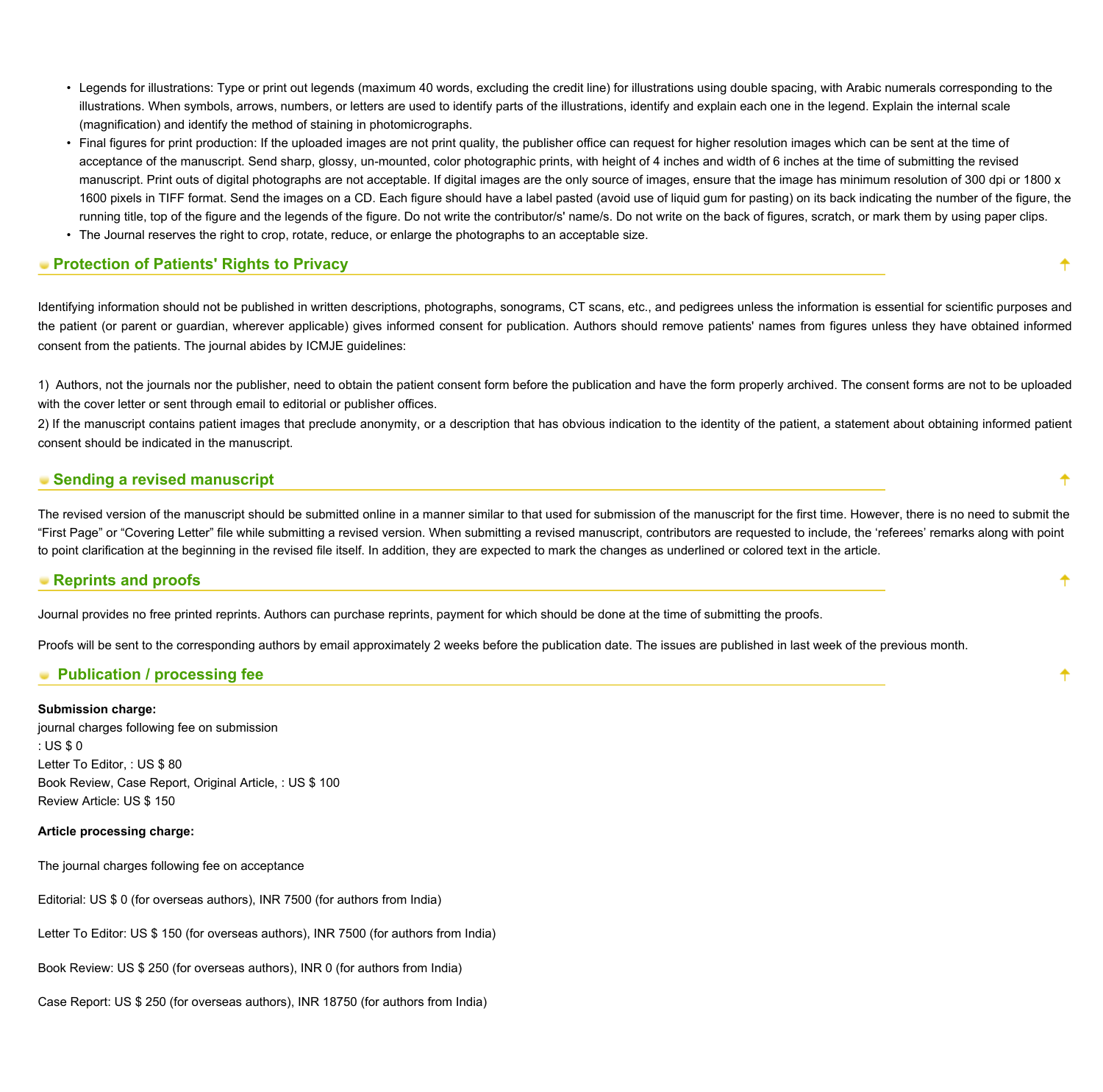**Original Article, Review Article: US \$ 300 (for overseas authors), INR 22500 (for authors from India)**

<span id="page-7-0"></span>(As mandated by the Indian Government and based on the GST Law and procedures, Wolters Kluwer India Private Ltd, would be charging GST @18% on fees collected from Indian authors with effect from 1st July 2017. The said tax will be in addition to the prices maintained on the website to be collected from the authors and will be paid to the Indian Government..) **Copyrights** ↑

The entire contents of the Nigerian Journal of Clinical Practice are protected under Indian and international copyrights. The Journal, however, grants to all users a free, irrevocable, worldwide, perpetual right of access to, and a license to copy, use, distribute, perform and display the work publicly and to make and distribute derivative works in any digital medium for any reasonable non-commercial purpose, subject to proper attribution of authorship and ownership of the rights. The journal also grants the right to make small numbers of printed copies for **their personal non-commercial use under Creative Commons Attribution-Noncommercial-Share Alike 3.0 Unported License.**

 $\ddotmark$ 

## <span id="page-7-1"></span>**Checklist**

#### **Covering letter**

- **• Signed by all contributors**
- **• Previous publication / presentations mentioned**
- **• Source of funding mentioned**
- **• Conflicts of interest disclosed**

#### **Authors**

- **• Last name and given name provided along with Middle name initials (where applicable)**
- **• Author for correspondence, with e-mail address provided**
- **• Number of contributors restricted as per the instructions**
- · Identity not revealed in paper except title page (e.g. name of the institute in Methods, citing previous study as 'our study', names on figure labels, name of institute in photographs, **etc.)**

### **Presentation and format**

- **• Double spacing**
- **• Margins 2.5 cm from all four sides**
- **• Page numbers included at bottom**
- **• Title page contains all the desired information**
- **• Running title provided (not more than 50 characters)**
- **• Abstract page contains the full title of the manuscript**
- Abstract provided (structured abstract of 250 words for original articles, unstructured abstracts of about 150 words for all other manuscripts excluding letters to the Editor)
- **• Key words provided (three or more)**
- **• Introduction of 75-100 words**
- **• Headings in title case (not ALL CAPITALS)**
- **• The references cited in the text should be after punctuation marks, in superscript with square bracket.**
- **• References according to the journal's instructions, punctuation marks checked**
- **• Send the article file without 'Track Changes'**

#### **Language and grammar**

- **• Uniformly American English**
- Write the full term for each abbreviation at its first use in the title, abstract, keywords and text separately unless it is a standard unit of measure. Numerals from 1 to 10 spelt out
- **• Numerals at the beginning of the sentence spelt out**
- **• Check the manuscript for spelling, grammar and punctuation errors**
- **• If a brand name is cited, supply the manufacturer's name and address (city and state/country).**
- **• Species names should be in italics**

#### **Tables and figures**